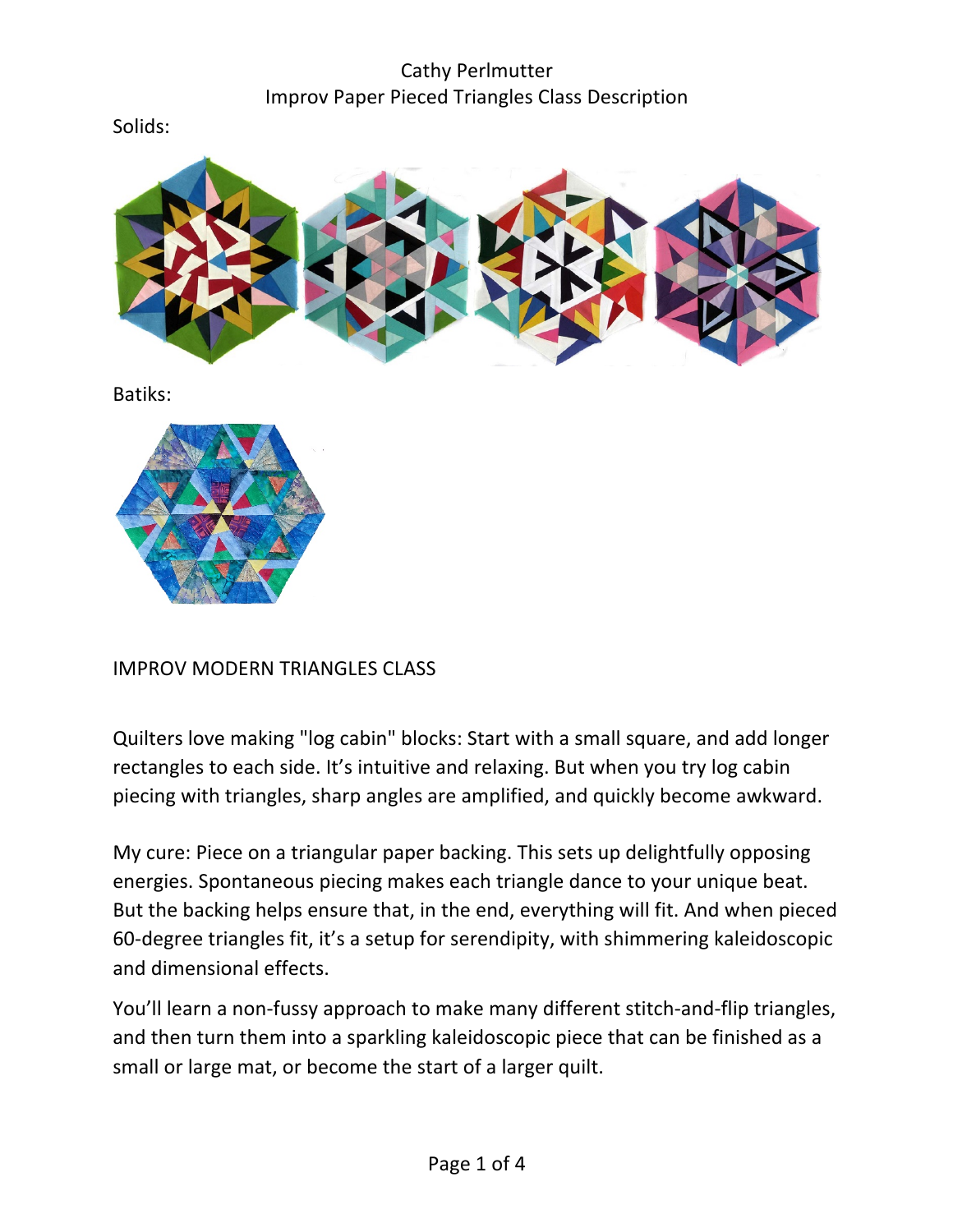### Cathy Perlmutter Improv Paper Pieced Triangles Class Description

Students should cut 3 34" high paper triangles in advance. (Print them from the document I send participants, or follow my directions to rotary cut them.) In addition, participants will need:

- Rotary cutter and mat. You will be cutting paper as well as fabric with this rotary blade.
- Sewing machine. Straight stitch only is needed for this project.
- Fabric scissors, and scissors for paper.
- Plastic 60° equilateral triangle rotary cutting ruler If you already own a 60° triangle ruler that's at least  $3 \frac{3}{4}$ " tall, use it. If you don't own one yet, it's worth spending a little more for a large size, at least 7" high. There are many brands and most are inexpensive.. You can also use a kite-shaped ruler (which has one 60°, one 120°, and two 90° angles), like Clearview Triangle's Super 60(TM) cutting template.
- Ironing board and iron.
- Each student will also receive a digital copy of my 34-page booklet, "Modern Paper Pieced Log Cabin Triangle Quilts", in advance. I suggest you either print out or have it handy on a device during the workshop. If you print it out, you can take notes onto it.

#### FABRIC:

Mostly solids create a clear "modern" look; you can see the impact in the kaleidoscopes above. Mostly batiks and batik-like fabrics create a softer watercolor effect. A couple of large-scale geometric prints, if you have them, can also be used. (Like, large stripes with each stripe being at least an inch wide, or large circles.)

Collect a few light, medium, and dark shades of several different hues. You don't need a lot of each different fabric – this is a great way to use a precut pack of 2.5" strips, fat quarters, and/or 5" or larger charm squares.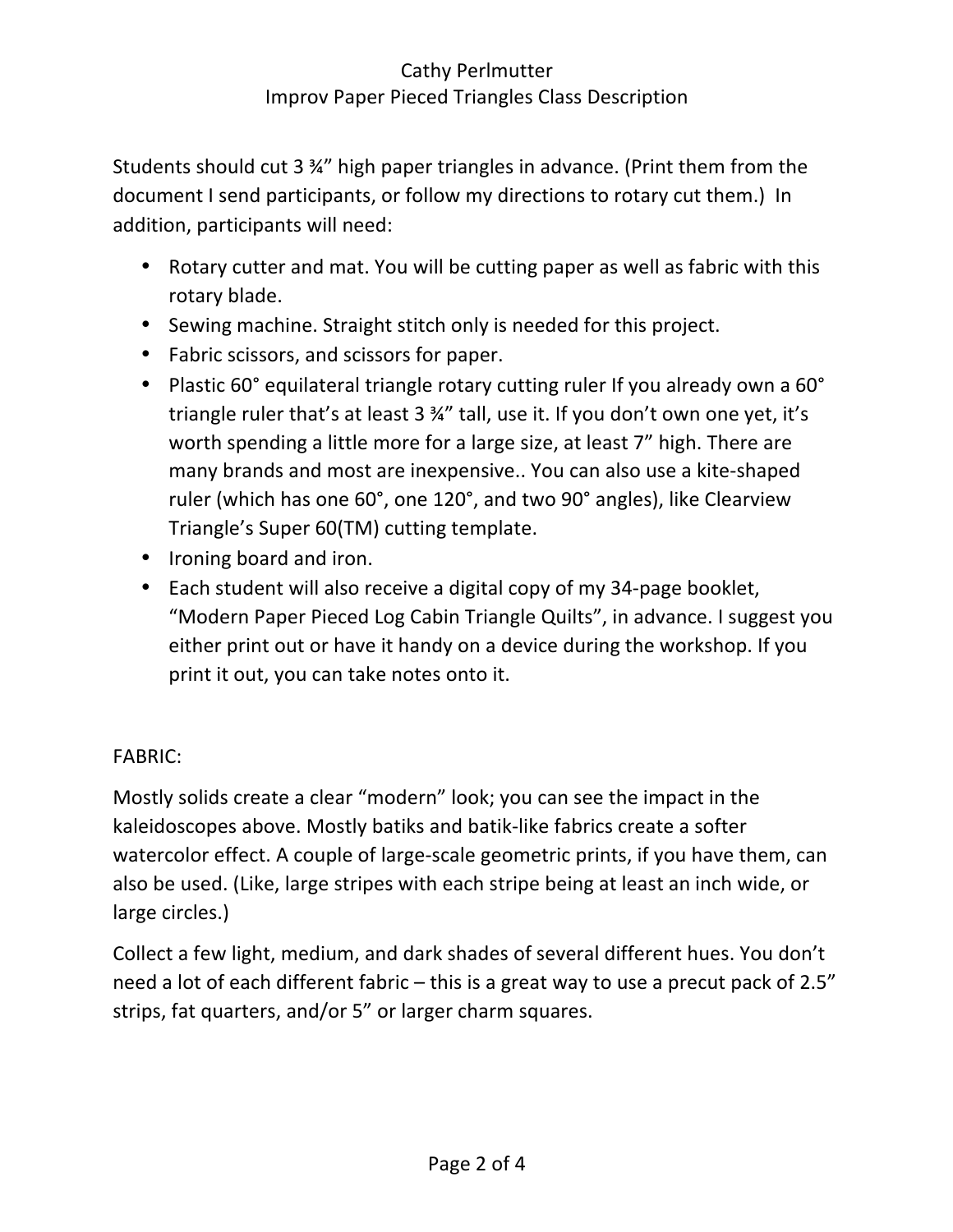### Cathy Perlmutter Improv Paper Pieced Triangles Class Description

This exclamation point shaped quilt, made using this technique, won second place in the modern category at Mancuso's 2020 Online Quilt Festival, at https://www.onlinequiltfestival.com/visuals1winners